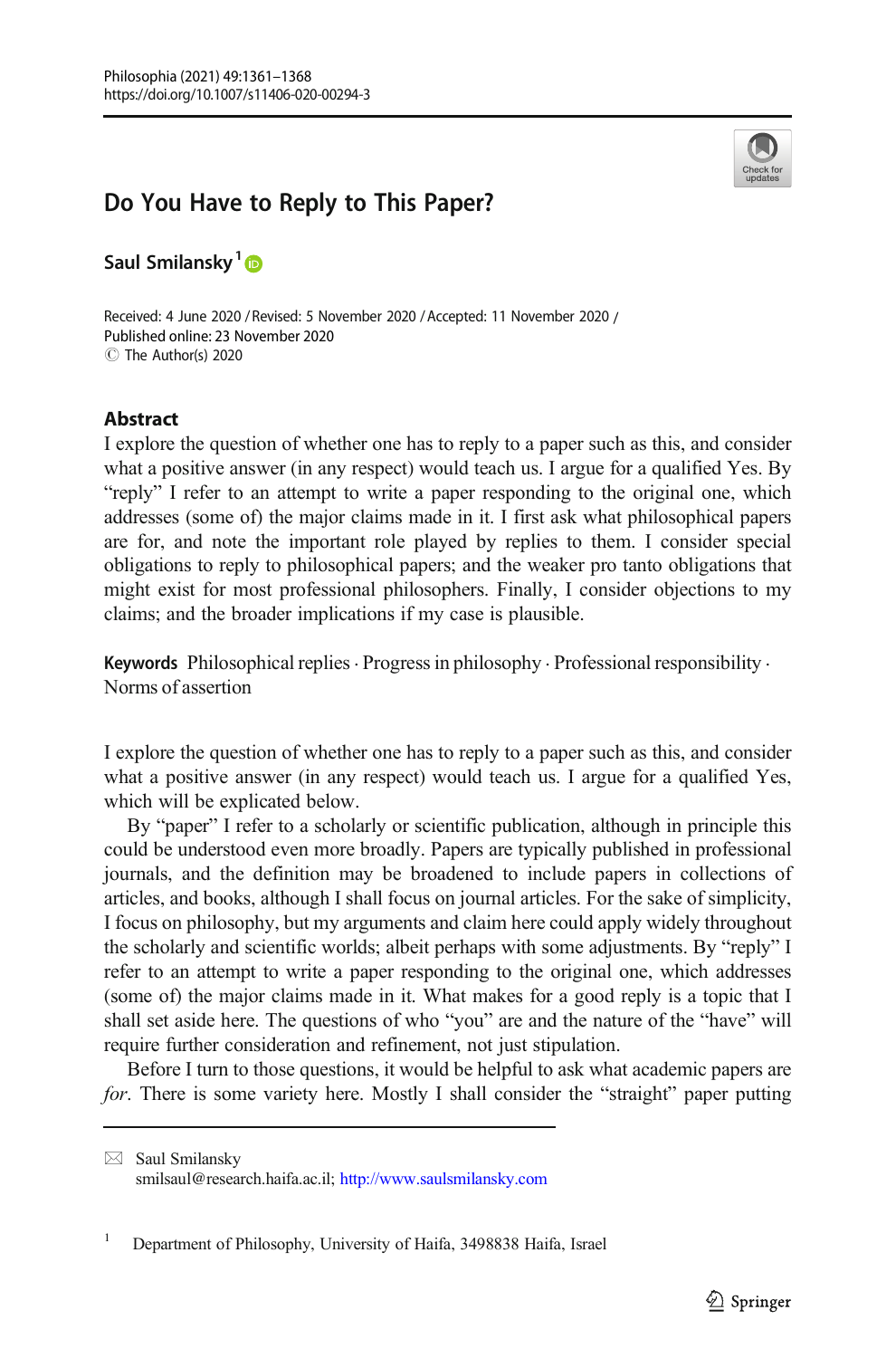forward claims, considering arguments, mapping a conceptual field and the like. General survey papers, book review essays and so on might also come under this heading, but usually will not. Academic papers in philosophy serve various narrowly professional functions, such as enabling publication-based recruitment of faculty, granting of tenure, evaluation of academics for advancement, and the establishment of academic reputations. Their main function, however, is more strictly academic – they are the primary way in which philosophy does its business. Papers are the main avenue for staking research claims, and presenting them for the evaluation of the philosophical community. They are, therefore, a primary means for getting nearer to the truth, and deepening our knowledge and understanding of ourselves and reality.

Replies to philosophical papers play a major role in the evaluation of the claims made by philosophers in those papers. There is informal discussion outside of philosophical journals, such as in private conversations and classroom discussions. Without dismissing the important role of oral conversations, surely they cannot replace printed, highly accessible "conversations" in original papers and replies to them. Talks in philosophical conferences are also significant, but they often serve as a preliminary way of raising proto-papers, to be examined by one's peers before being sent for possible publication. So at the end of the day, philosophical papers, and the debates they raise, are in effect the written record of professional philosophical discussions. This means that replies are crucial. Significant claims not taken up will usually be neglected. Erroneous claims read but not corrected may confirm or help spread error. Breakthrough papers – ones that raise new questions, make genuinely original responses to older questions, build significant argumentative moves, contribute methodological innovations – that are not noted as important, and receive no published responses, will remain ineffective and not enter the blood-stream of philosophical life; or do so only with considerable delay, after finally being noted and receiving published responses. Of course even discussions will not guarantee that philosophical understanding is advanced, for a reply can sidetrack the discussion, or mislead in various ways. But then the natural correction will also come in the form of a reply, such as the response of the author of the original article, or further replies by others.

For example, for those who disagree with me, and think that there is no obligation to reply to papers, or that it would be harmful if any such obligation, however tentative, were thought to exist, there would seem to be no better way of advancing the discussion than to write a reply to the present piece.

These are essential functions in the progress of philosophical research; in the growth of our understanding and enhancement of critical sophistication. Yet as far as I know, no discussion of the question of this paper, nor any systematic claim about the need to reply to philosophical papers, has appeared.

One may acknowledge the importance of the function of replies to philosophical papers, and yet deny that he or she themselves have to reply to this (or any other) philosophical paper. Here I indeed need to take up the central question, and try to focus its target on you, the reader.

We can begin to make progress by looking at the margins, or poles. First, clearly, here ignorance *is* an excuse. If one knows next to nothing about Berkley's metaphysical writings, the Repugnant Conclusion, or the logic of counterfactuals, replying to a paper in a philosophical journal on those topics is not required. 'Ought implies Can'. Most probably, such a reply would, in fact, be unprofessional and unhelpful. It would be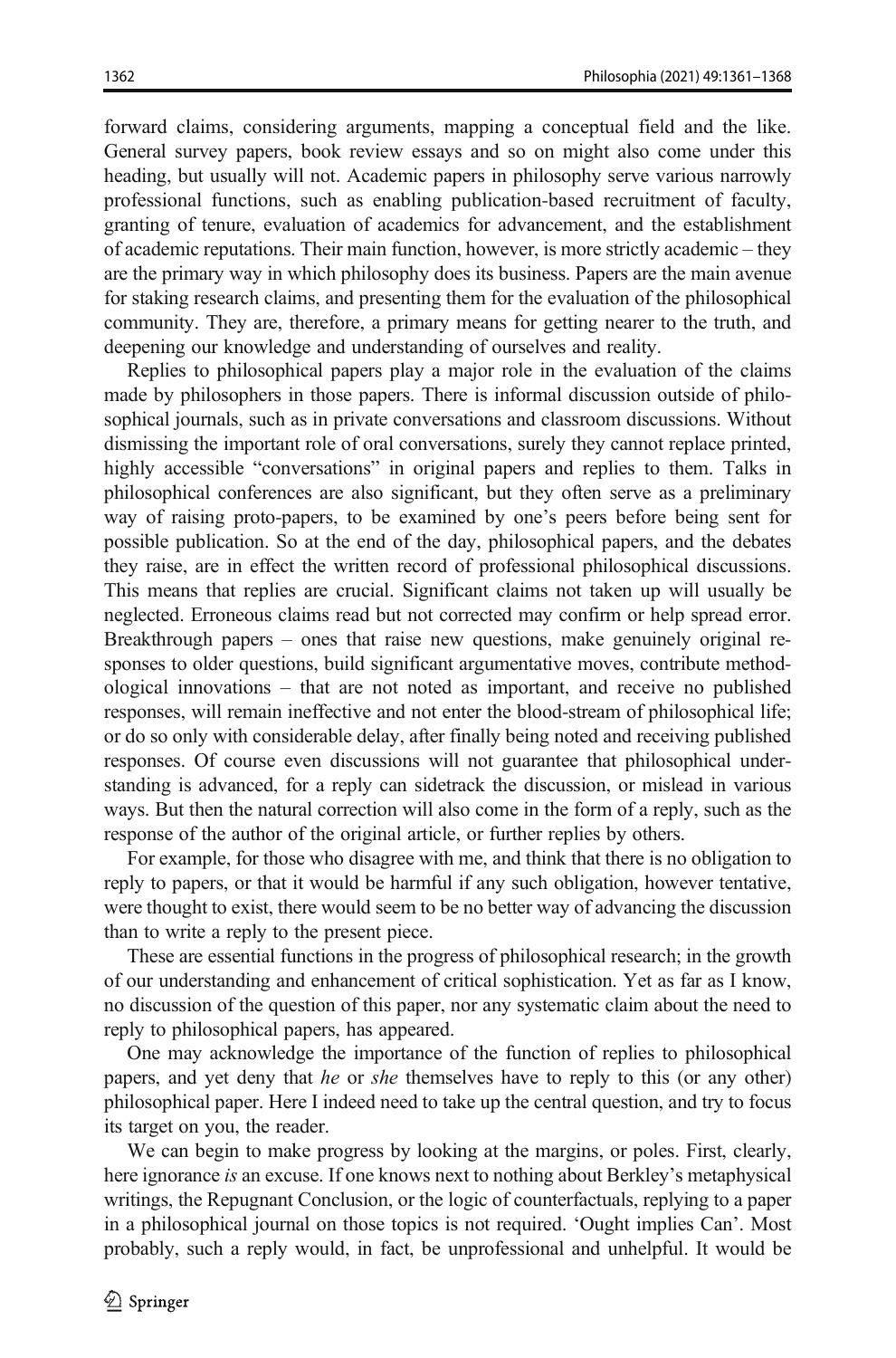unlikely to be accepted, but there is no need to take the risk and, in any case, one should not waste one's time on writing such a reply. However, even here the issue needs to be taken in context; and will often not be conclusive. If one is and has always been simply terrible in formal logic, then taking up a discussion in the field can serve little purpose. If, however, one knows Derek Parfit's relevant work quite well, has thought deeply on population ethics, and merely has a lacuna concerning the Repugnant Conclusion, then perhaps one needs to address the lacuna, and think about writing a reply. It would also depend on other factors. For example, on whether, when one reads the original paper, one thinks that it makes claims that are definitely erroneous and may well be influential, and believes others are quite unlikely to take up the discussion and correct them. Admittedly, a reply might raise awareness of an otherwise ignored erroneous paper, and benign neglect may be optimal; yet trusting that this ignorance continue might not be the best tactic. This would be a matter for contextual evaluation. My argument of course does not depend on an obligation to reply to every paper.

Many cases lie at the opposite pole, and in such cases one's prima facie duty to reply seems quite salient. Surely if a paper concerns one's own work then this prima facie matters. It is not only that one is likely to be more familiar with one's work than nearly anyone else, have the inside track on the correct way to interpret it, and hence be in a better position to reply to a paper discussing it. Putting forth philosophical claims seems as it were to be accompanied by *responsibility* for one's work and one's claims; it generates norms of assertion. This does not mean that one is obligated to reply to any silly paper considering one's own work, which has somehow managed to make its way into publication in some journal; but replying to more substantial work does seem to be prima facie a quite reasonable expectation. Being perhaps the only person who really understands the writings of a historical philosophical figure carries with it some obligation in a case where, say, novel but erroneous views are being influentially made concerning this figure. Being uniquely positioned to criticize dangerous moral, legal or political views being put forth on an important topic also seems to create some substantial obligation to take up the matter.

Outside of those opposing marginal cases where one has either no obligation to reply (or even an obligation not to try to reply), or some real individual obligation to reply, will be the more vague, grey areas. If one were the only competent philosopher available (or, even, if other competent ones are unlikely to reply), and the paper were of great importance, either theoretical or practical, then prima facie one might have a firm obligation to reply. This is not trivial, as it shows that in principle we all, or nearly all, have such a potential obligation and are, as it were, saved by the existence of numerous other colleagues. But since such colleagues are around, we are dealing here, almost always, with obligations that  $-$  even if they exist  $-$  are no more than imperfect duties. One, of course, cannot normally be expected to reply to more than a few papers in a given period. Yet when multiplied by the number of philosophers, such an imperfect duty is still highly significant. How and when to exercise it will depend on various factors, such as one's inclinations, whether doing so would harm one's own work at this point in time, the nature of the papers to which one could reply, what one could contribute were one to write a reply, and the field. So, you probably do not have to reply to *this* paper, unless you have something very interesting to say. But if you are a professional philosopher, almost certainly you should be replying to more philosophical papers than you are doing.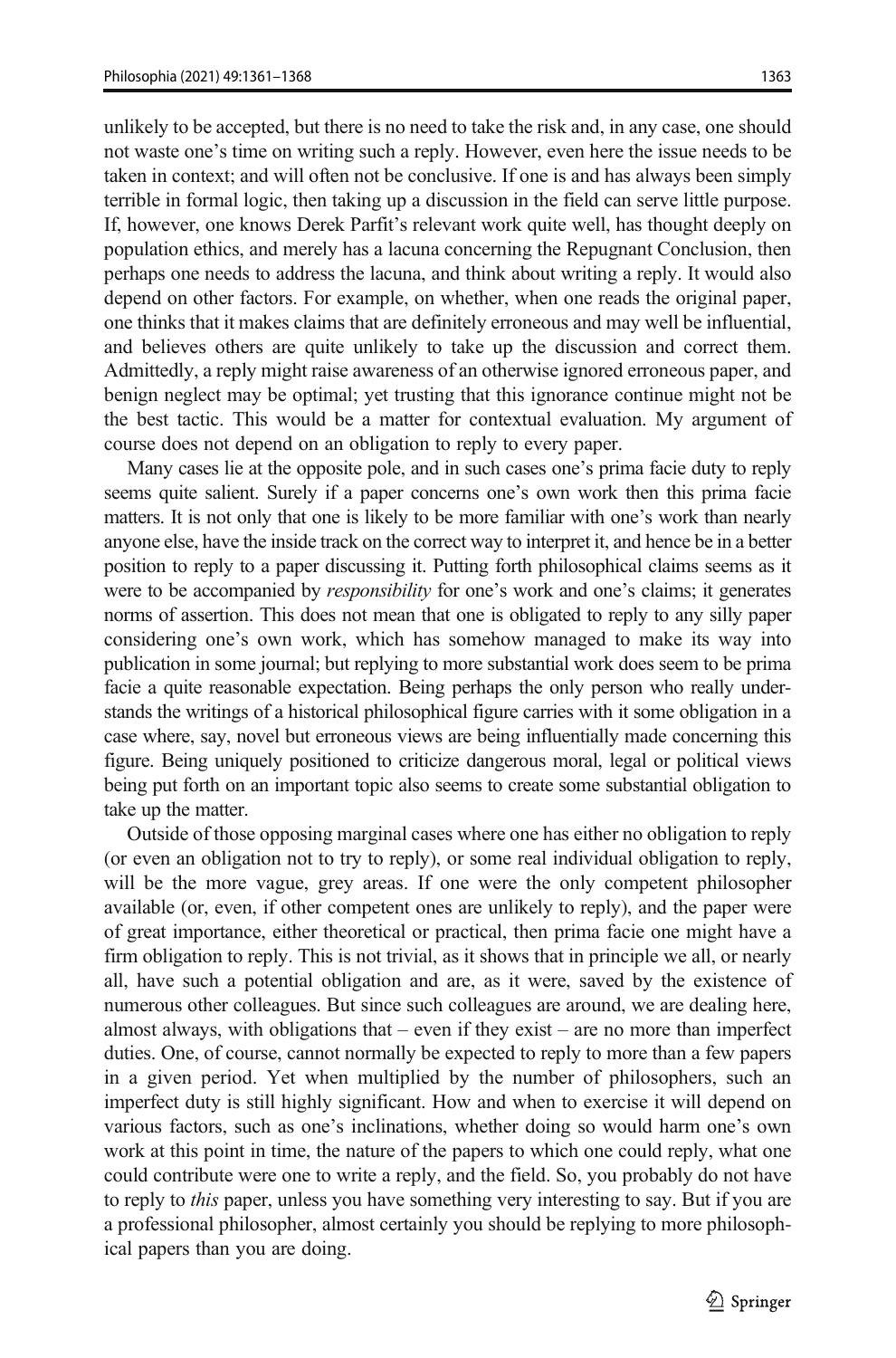There is some room for disagreement here: for example, what are the risks involved in not correcting substantial errors, and how seriously should we take them? Is merely "setting the record straight" a normatively salient consideration, when substantial errors are thought not to have severe repercussions?

The target of the prima facie duties to reply will not be taken up in detail here. There is no reason to think that it will be uniform. The obligation might be to one's scholarly integrity, to the community of researchers in the field, to some philosophical figure, to the profession, to the broader community of researchers, to society or, indeed, to the world. This would depend on the particular case.

The prima facie duty to reply is clearly affected by the *journal* in which the original paper appeared. The duty applies more with the better general philosophical journals, and the major journals in the particular fields. The point of our claim is, after all, related to the importance of philosophical discussion, and that is likely to be enhanced in the more prominent journals, first because those journals are much more likely to be highly read. There is some fluidity here: new journals are established, some online free-access journals are more widely read than limited-access ones, some journals have surprising Impact Factors outside their field, and so on. Secondly, the better journals are also more likely to include philosophical work that is philosophically better. The best philosophers are more likely to publish there, and nearly everyone will send their best philosophical work to those journals first. This will typically make it more philosophically worthwhile to reply to papers in these better journals, if the pursuit of truth is our goal here.

Journals that are not very good are more likely to accept more papers that have gross errors in them. This will presumably make room for more frequent and more severe criticism, in possible replies. Nevertheless, the errors in these journals are most likely not to be as worth taking up as those in the better and more widely read journals. Finally, it needs to be emphasized that nearly all the claims in this and the previous paragraph are rough generalizations. Influential and philosophically worthwhile papers appear also in more mediocre journals, and some papers that appear in the best journals should not really be there, and are not worth replying to. But in a broad way, our claim concerning a duty to reply to philosophical papers applies most strongly to those papers, such as the present one, that appear in good journals.

If there is some prima facie duty to reply to papers in philosophical journals, is there, then, an obligation to try to *read* them all, or at least a great many of them? Surely that would be too oppressive. However, my case can relate to the papers that one already reads. Perhaps one would need to read a bit more. Common sense would apply here. If reading would stop you from working on your own original research, then that would be a central consideration, but it is unlikely to be so. Reading the work of others, at least in your field, should – at least up to a point – be good for your research.

But what of our academic freedom, surely a supreme value in academia? And just plain freedom, to make the sort of use of our time that we wish to make? Why should the fact that someone *else* has written his or her own paper imply anything about how I should now make use of my time? These are, indeed, countervailing considerations. But in my view, they would not be so strong as to obviate my case. As academics, we should care about the intellectual thriving of our academic areas. We have some commitment to advance them. Standing and abilities may generate some obligations, just as among non-academics and in non-academic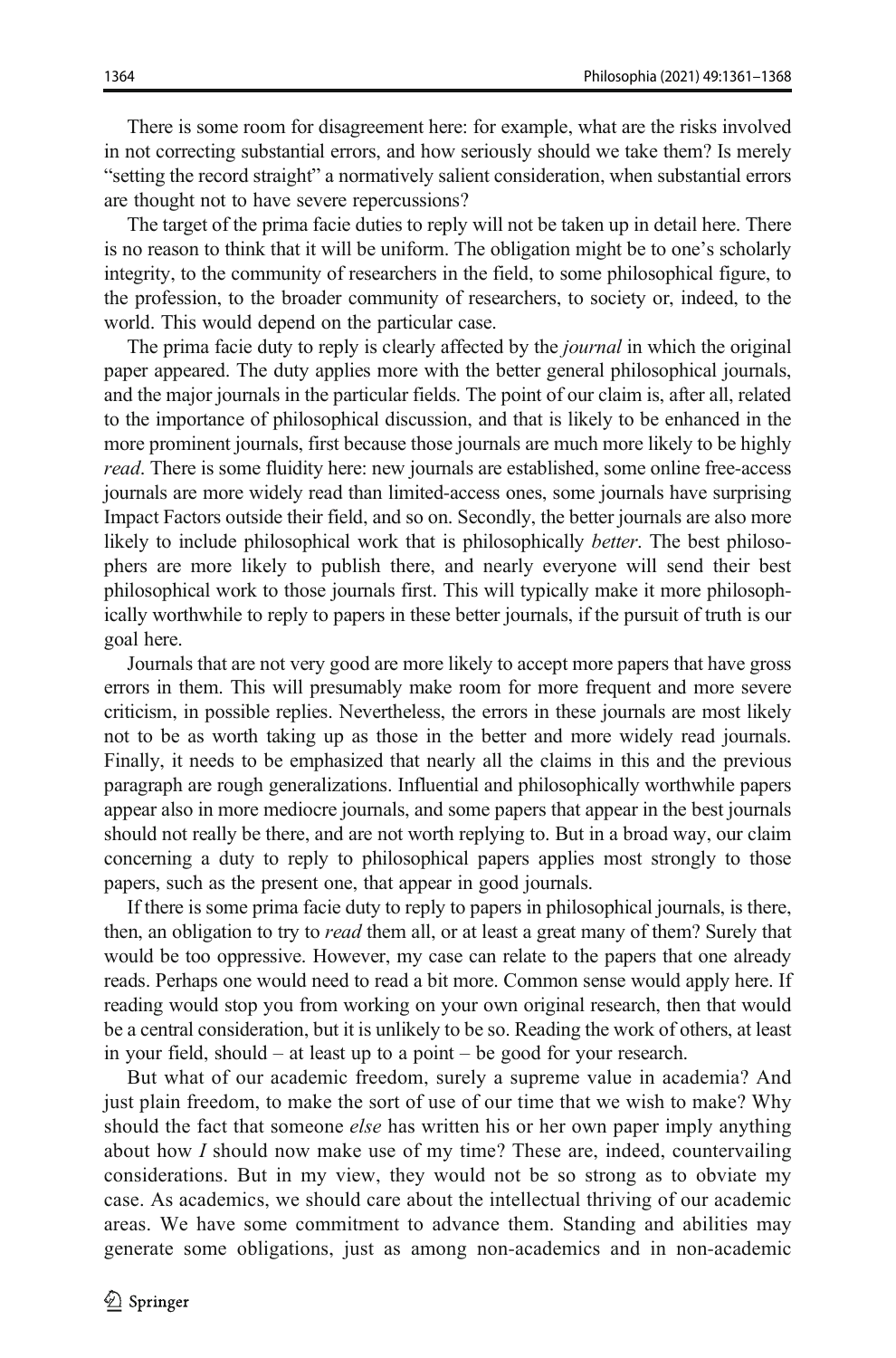contexts. As we saw, obligations in a more strict sense are much more likely to exist only at the margins, with special people (e.g. original contributors or experts), exceptional (e.g. narrow) fields, or particular situations (e.g. morally or politically dangerous ideas). The sense of freedom should not be greatly affected, even if one embraces my claims. Moreover, we are, after all, usually talking about not much more than writing an occasional reply; and in general paying more attention to the writings of others. Even if there is some obligation, it will usually be one that carries with it much leeway, and decreases considerably once one has written the occasional reply. Since most philosophers today hardly ever do so, we are starting here from a very low baseline, and satisfactory progress should not significantly limit academic or any other type of freedom.

There is, admittedly, some disturbing irony in the idea that those very people who have made contributions or acquired particular expertise would then be under an enhanced prima facie obligation to reply to *other* people's work. It seems that we should be particularly grateful to such original contributors, happy that they exist, and leave them alone. Moreover, those people who have been particularly creative can be expected to continue to be so, and burdening them with the need to reply to others should harm their ability to produce more imaginative things of value. Likewise, those who have made themselves great acknowledged experts also deserve to be appreciated but left unburdened, free to enhance their expertise and not be bothered with correcting the errors of others.

In response, I wish, first, to acknowledge that there is a real issue here. The idea of special burdens following from one's creative contributions, or from one's expertise, is potentially problematic and can be pragmatically harmful. Yet it is also hard to escape the case for such heightened obligations in examples such as those we saw above. I certainly call for such special people to then correspondingly receive support as well as gratitude. The expert taking time to publish a reply to others should not be taken for granted but, on the contrary, should be appreciated and thanked. If he or she are psychologically nearly incapable of writing such replies, or would pay a particularly heavy price, then there can be no obligation at all involved (except, perhaps, in the rarest of circumstances). It would also be good if such people received further assistance, such as a reduction in teaching hours or a research assistantship.

It may be interesting to consider whether a person who has replied often has a greater right to be replied to more frequently, and whether those who never reply are less entitled to have their papers replied to. The primary considerations here are surely academic, and in this way conscientious replying would not be consistently rewarded by attention to one's own work (except for one's replies), unless one's work was thought to merit it. Yet some measure of priority in having one's work noticed might, not unreasonably, be related to one's conscientious performance as a good citizen of the Republics of Letters and Sciences, in the capacity of responder. In any case, writing papers in response to others should increase one's professional visibility.

Some people are particularly good at seeing the faults in the arguments or in the scholarship of others, or like to engage in such work and critically reply to papers. Some among them might even not be particularly creative themselves, and hence the loss of time for their own work might not be too great. Such people are valuable, and furthermore reduce the obligations of others to reply. Their merits and contributions need to be recognized.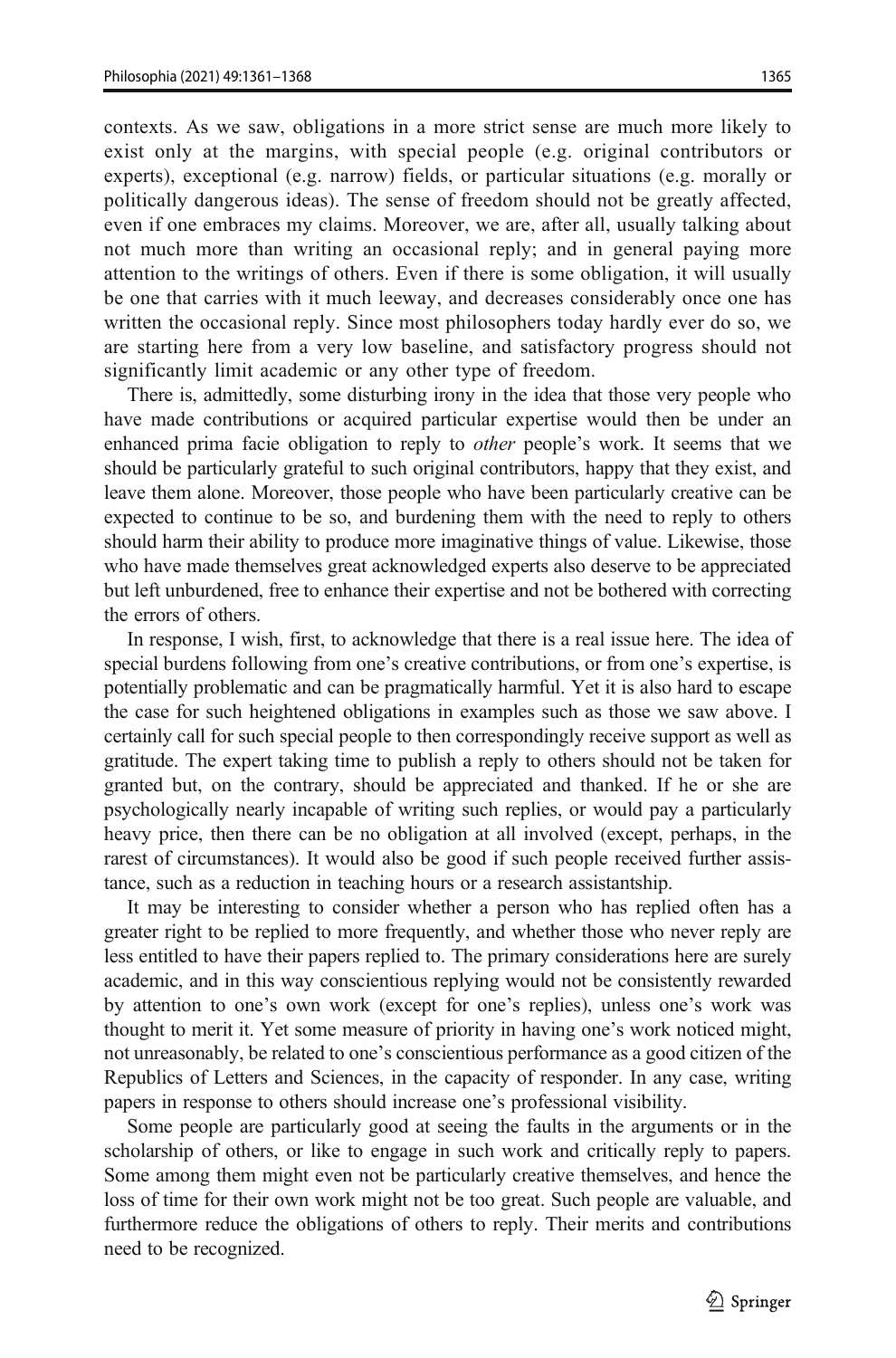Some papers are perfect or nearly perfect, and hence, paradoxically, it would become more difficult for them to receive the attention of a critical reply. The prima facie duty to reply, in such cases, will be reduced to the less demanding need to cite and positively note these papers in one's routine work, if pertinent. Relating utterly convincing and, as it were, uncriticizible papers to other philosophical work, and exploring their implications, might be further ways of dealing with the predicament here. Thus there could be a need to reply to a paper that has no philosophical faults.

There are interesting questions concerning other players, such as the philosophical journals themselves. Most journals allow replies to papers, but some do not. Nearly all journals only allow replies to papers that have appeared within them, and not to papers in other journals. This creates a strong disincentive to write replies, because you know you only have one shot to publish it. It is high-risk, low payoff. Nearly all journals also severely limit the number of replies they allow, even to papers in their own journals. They will typically curtail further discussion even if there are further excellent replies that could be accepted. These limitations all work in the same problematic direction. If some journals do not allow replies, and other journals discourage replies except to their own papers, then, first, replies to papers published in the reply-less journals are effectively blocked. Second, the severe limitations of publishing such replies in other journals, and on the number of replies to a given paper in a typical journal, greatly limit philosophical discussion.

If my claims are convincing, there is a case for extending them beyond the need to reply, and into journal policy. Journals that do not allow replies should reconsider that policy; more leeway in responding to papers published elsewhere should be permitted, and the encouragement of multiple replies, replies even after some years, and so on, ought to become the norm. Such changes should not significantly come at the expense of the number of original papers published. Replies are usually quite short, and even a more severe limitation on the length of replies than that prevailing at present would not, as a rule, hinder their positive function. Perhaps a journal focussing on replies to papers might even be established.

More replies would also require further reviewing and editorial efforts, and that would put an even heavier burden on people whose work is already typically unrewarded. Yet if my claim stands, this is a necessary corollary. It is the case, however, that replies, being much shorter and much more focussed than typical papers, also require considerably less effort to review. No journal should be criticized, for example, for publishing replies that have been reviewed only "in house" and not sent out for external review.

Here we might consider the issue of philosophers who are asked to review a paper that discusses their own work. If my stance becomes prevalent, this should become only more common; particularly, of course, in the form of distinct reply papers. For I have argued that replies (and counter-replies) are to be encouraged. One then hopes that such referees will not be quick to decline reviewing replies to their own work, and it does not seem to me as a rule unethical to serve as a referee under such circumstances. Concerning the content of such reviews, we would need to draw a distinction between clarifying one's views when they are misrepresented in the reply paper under review, and discussing the philosophical points made by the author when no misrepresentation is involved. The first should not typically raise difficulties, while concerning the second some care would need to be taken.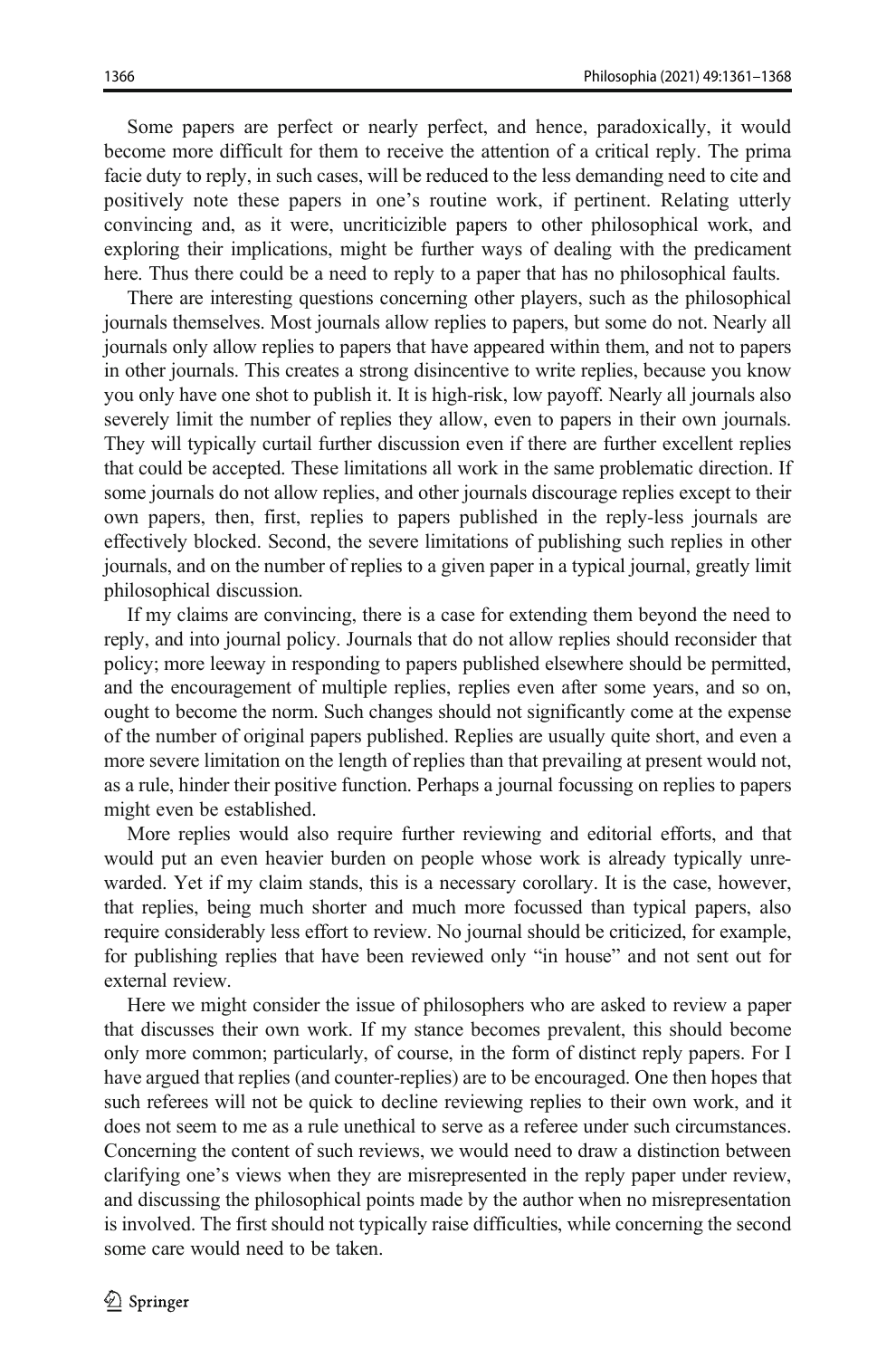A second matter is the interest of such referees in accepting or rejecting papers replying to their own work; which would then allow for the referees to reply back. Editors may need to take such issues into consideration when evaluating reviews, perhaps not relying only on the evaluation of the purported targets of the reply. This would be commonsensical even today, on a smaller scale. In any case, the benefits of an enhanced "reply culture", which I have argued for, should in general be greater than the ensuing ethical risks.

The prevailing form of reply might also be treated more flexibly. The point is, after all, not to reply to other papers merely for the sake of the reply, but as a way of engaging with the original papers. This means that papers considering in a *detailed* way a number of other papers will also help in the desired direction, even if they are not strict replies. Increasing the frequency of "recent work on X" type of surveys, and a special genre of deep survey papers focussing on papers that raise new questions or problems, or on highly unusual topics or positions, could also make an important difference. Another direction will take us further away from the familiar academic reply-paper, and involve the use of new media or academically unusual efforts; usually without peer review. Some examples: an emphasis on innovative philosophical papers in blogs, the use of podcasts for the sake of calling attention to outstanding work, or the publication of attractive long abstracts.

Other suggestions might be for the profession to provide greater encouragement and professional recognition to those who reply to others. We might have, for example, prizes awarded not only to the best original papers, but to the best replies. And the more the profession takes into account and gives credit to writers of replies in recruitment and promotion, the more we will see an intense culture of critical philosophical discussion. Efforts by the APA and other philosophical societies in these directions would be most welcome.

Not everyone likes the culture of philosophical disputation and critical scrutiny, and such people might well dread a swell, caused by an increase in replies, and more broadly the very idea of talk about a possible duty to reply (or at least a duty to think whether one ought to). Note also that the prima facie duty to reply also generates prima facie duties to reply to replies. By publishing the present paper I, for example, have created for myself a prima facie obligation to reply to those of you who will publish a philosophical paper in reply to it (if I will have anything significant to say). It is hard to see, however, a serious alternative. Surely informal conversation and much-delayed discussion in some future books cannot plausibly replace the give and take of philosophical papers, replies and counter-replies. Replies consistently improve the impact of articles, the main vehicle of philosophical progress. They also help in pinpointing the more important work. Moreover, if the case I am making is followed, we will probably see a rise in the level of most replies, for many more people will enter the fold, and their papers may find stiffer competition being accepted.

It might also be claimed that the profession as it is suffers from an over-emphasis on rigour, at the expense of intellectual courage, creativity and originality; and enhancing the reply component might be stifling. This is a worry worth considering. The advancement of understanding depends on critical assessment, and hence in a broad way the function of replies is, surely, indispensable. But it seems to me that, if we have more replies, this would also do much good *even in these very respects which this point* raises as a concern. First, papers that are not replied to are frequently neglected, and